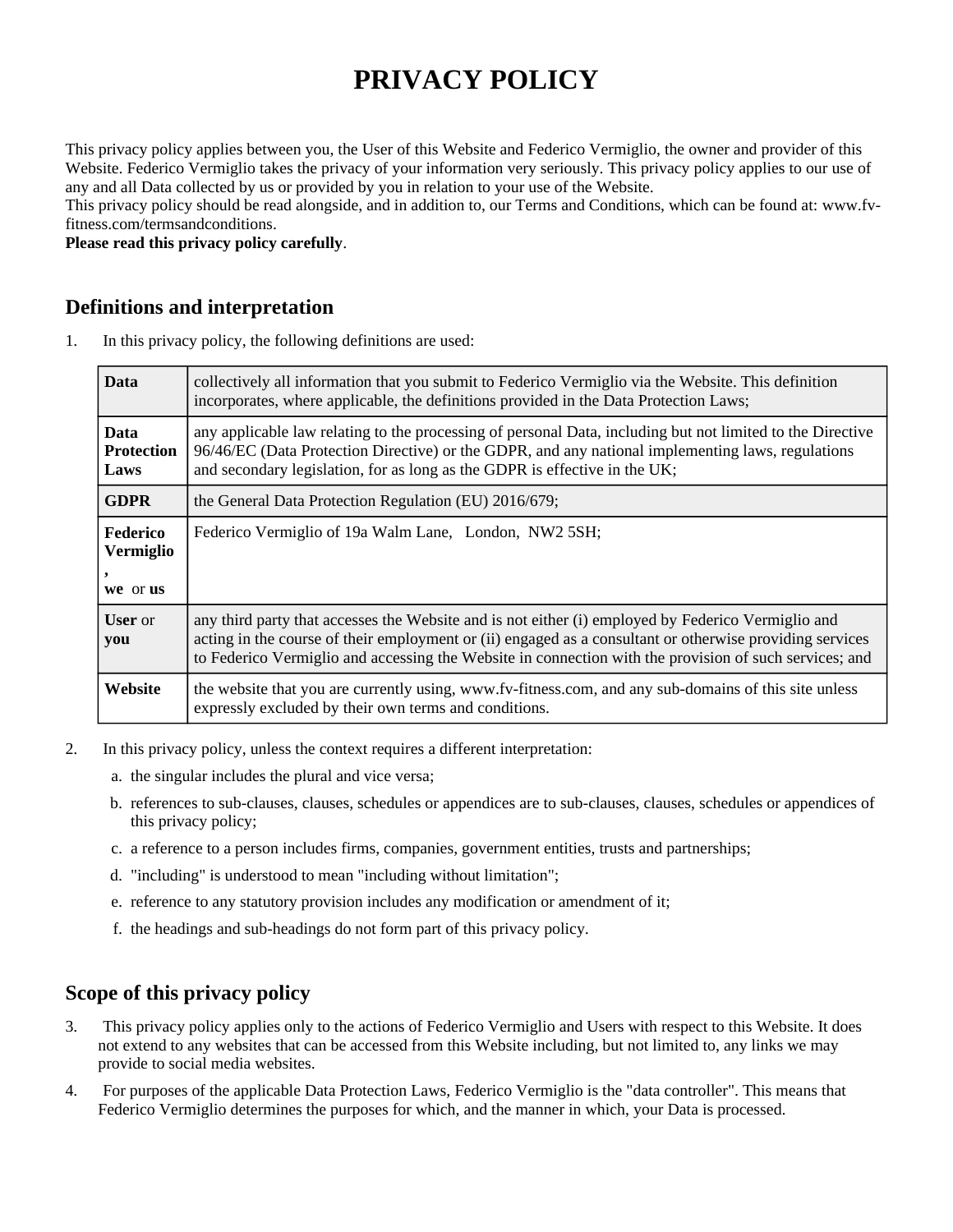## **Data collected**

5. We may collect the following Data, which includes personal Data, from you:

- a. name;
- b. date of birth;
- c. gender;
- d. contact Information such as email addresses and telephone numbers;

in each case, in accordance with this privacy policy.

#### **How we collect Data**

- 6. We collect Data in the following ways:
	- a. data is given to us by you ; and
	- b. data is collected automatically.

## **Data that is given to us by you**

- 7. Federico Vermiglio will collect your Data in a number of ways, for example:
	- a. when you contact us through the Website, by telephone, post, e-mail or through any other means;
	- b. when you register with us and set up an account to receive our products/services;
	- c. when you enter a competition or promotion through a social media channel;
	- d. when you make payments to us, through this Website or otherwise;
	- e. when you elect to receive marketing communications from us;
	- f. when you use our services;

in each case, in accordance with this privacy policy.

## **Data that is collected automatically**

- 8. To the extent that you access the Website, we will collect your Data automatically, for example:
	- a. we automatically collect some information about your visit to the Website. This information helps us to make improvements to Website content and navigation, and includes your IP address, the date, times and frequency with which you access the Website and the way you use and interact with its content.

## **Our use of Data**

- 9. Any or all of the above Data may be required by us from time to time in order to provide you with the best possible service and experience when using our Website. Specifically, Data may be used by us for the following reasons:
	- a. internal record keeping;
	- b. improvement of our products / services;
	- c. transmission by email of marketing materials that may be of interest to you;

in each case, in accordance with this privacy policy.

- 10. We may use your Data for the above purposes if we deem it necessary to do so for our legitimate interests. If you are not satisfied with this, you have the right to object in certain circumstances (see the section headed "Your rights" below).
- 11. For the delivery of direct marketing to you via e-mail, we'll need your consent, whether via an opt-in or soft-opt-in: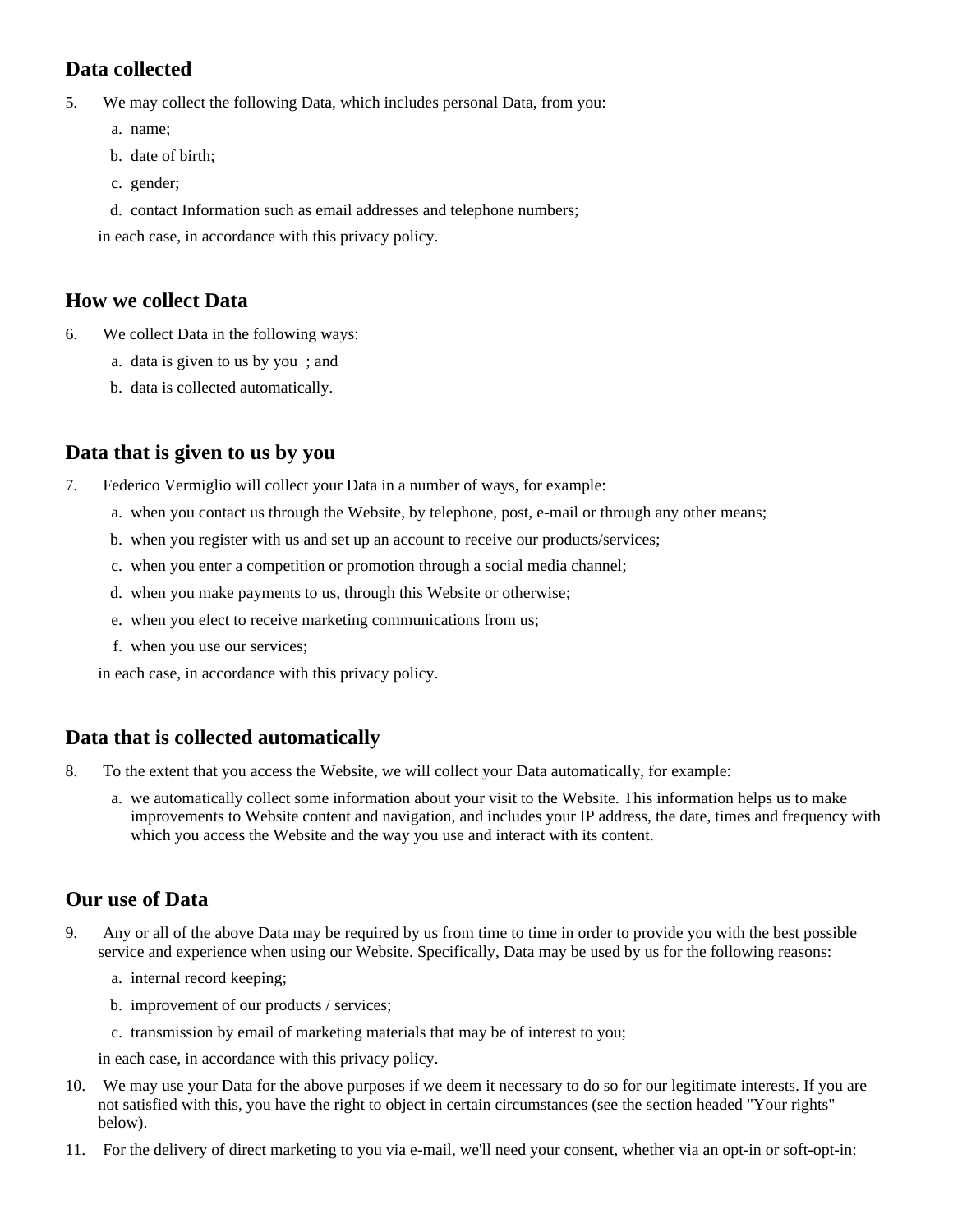- a. soft opt-in consent is a specific type of consent which applies when you have previously engaged with us (for example, you contact us to ask us for more details about a particular product/service, and we are marketing similar products/services). Under "soft opt-in" consent, we will take your consent as given unless you opt-out.
- b. for other types of e-marketing, we are required to obtain your explicit consent; that is, you need to take positive and affirmative action when consenting by, for example, checking a tick box that we'll provide.
- c. if you are not satisfied about our approach to marketing, you have the right to withdraw consent at any time. To find out how to withdraw your consent, see the section headed "Your rights" below.
- 12. When you register with us and set up an account to receive our services, the legal basis for this processing is the performance of a contract between you and us and/or taking steps, at your request, to enter into such a contract.

#### **Who we share Data with**

- 13. We may share your Data with the following groups of people for the following reasons:
	- a. third party service providers who provide services to us which require the processing of personal data to help third party service providers in receipt of any shared data to perform functions on our behalf to help ensure the website runs smoothly;
	- b. third party payment providers who process payments made over the Website to enable third party payment providers to process user payments and refunds;

in each case, in accordance with this privacy policy.

#### **Keeping Data secure**

- 14. We will use technical and organisational measures to safeguard your Data, for example:
	- a. access to your account is controlled by a password and a user name that is unique to you.
	- b. we store your Data on secure servers.
- 15. Technical and organisational measures include measures to deal with any suspected data breach. If you suspect any misuse or loss or unauthorised access to your Data, please let us know immediately by contacting us via this e-mail address: federico.vermiglio@libero.it.
- 16. If you want detailed information from Get Safe Online on how to protect your information and your computers and devices against fraud, identity theft, viruses and many other online problems, please visit www.getsafeonline.org. Get Safe Online is supported by HM Government and leading businesses.

#### **Data retention**

- 17. Unless a longer retention period is required or permitted by law, we will only hold your Data on our systems for the period necessary to fulfil the purposes outlined in this privacy policy or until you request that the Data be deleted.
- 18. Even if we delete your Data, it may persist on backup or archival media for legal, tax or regulatory purposes.

#### **Your rights**

- 19. You have the following rights in relation to your Data:
	- a. **Right to access** the right to request (i) copies of the information we hold about you at any time, or (ii) that we modify, update or delete such information. If we provide you with access to the information we hold about you, we will not charge you for this, unless your request is "manifestly unfounded or excessive." Where we are legally permitted to do so, we may refuse your request. If we refuse your request, we will tell you the reasons why.
	- b. **Right to correct** the right to have your Data rectified if it is inaccurate or incomplete.
	- c. **Right to erase** the right to request that we delete or remove your Data from our systems.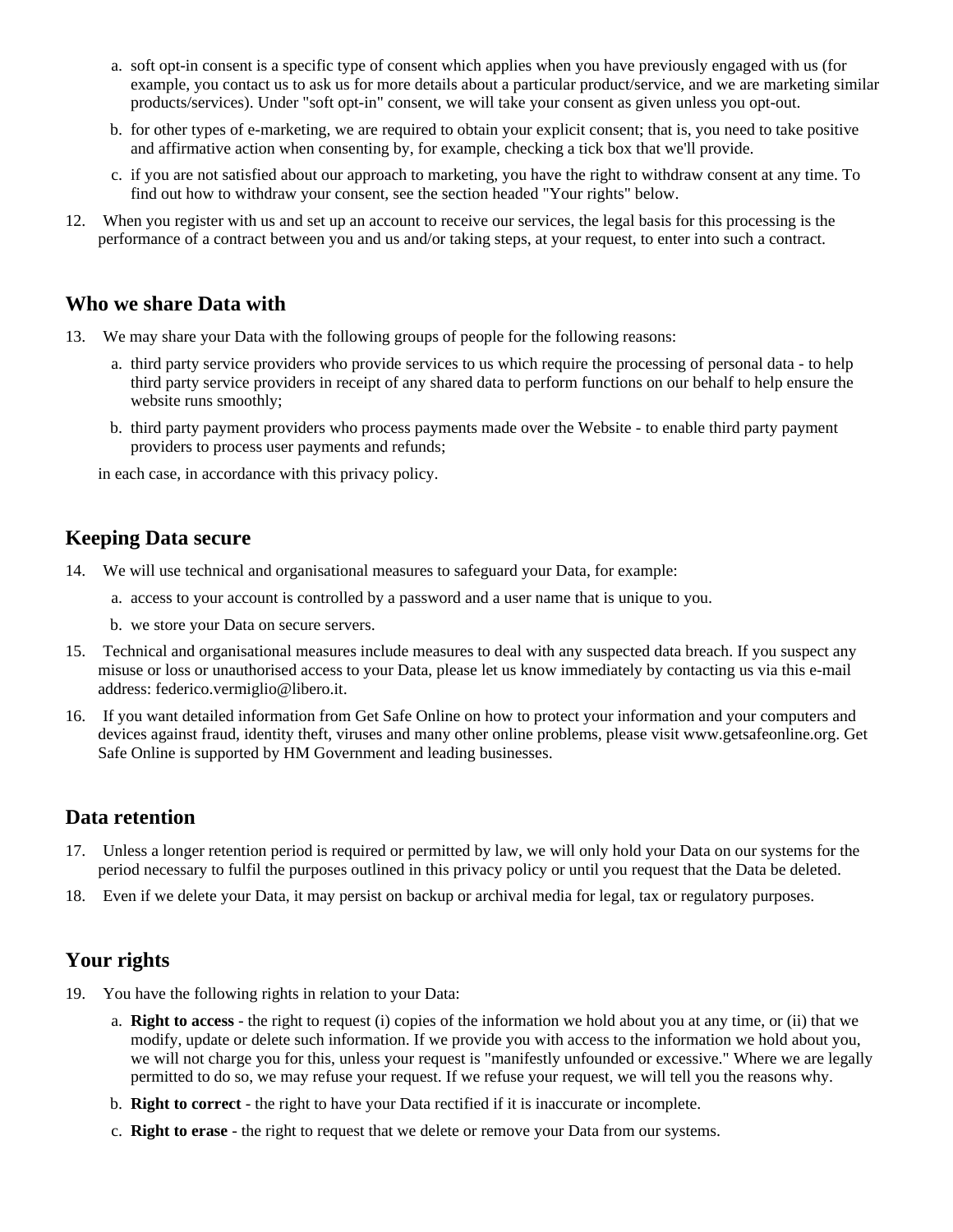- d. **Right to restrict our use of your Data** the right to "block" us from using your Data or limit the way in which we can use it.
- e. **Right to data portability** the right to request that we move, copy or transfer your Data.
- f. **Right to object** the right to object to our use of your Data including where we use it for our legitimate interests.
- 20. To make enquiries, exercise any of your rights set out above, or withdraw your consent to the processing of your Data (where consent is our legal basis for processing your Data), please contact us via this e-mail address: federico. vermiglio@libero.it.
- 21. If you are not satisfied with the way a complaint you make in relation to your Data is handled by us, you may be able to refer your complaint to the relevant data protection authority. For the UK, this is the Information Commissioner's Office (ICO). The ICO's contact details can be found on their website at https://ico.org.uk/.
- 22. It is important that the Data we hold about you is accurate and current. Please keep us informed if your Data changes during the period for which we hold it.

#### **Links to other websites**

23. This Website may, from time to time, provide links to other websites. We have no control over such websites and are not responsible for the content of these websites. This privacy policy does not extend to your use of such websites. You are advised to read the privacy policy or statement of other websites prior to using them.

#### **Changes of business ownership and control**

- 24. Federico Vermiglio may, from time to time, expand or reduce our business and this may involve the sale and/or the transfer of control of all or part of Federico Vermiglio. Data provided by Users will, where it is relevant to any part of our business so transferred, be transferred along with that part and the new owner or newly controlling party will, under the terms of this privacy policy, be permitted to use the Data for the purposes for which it was originally supplied to us.
- 25. We may also disclose Data to a prospective purchaser of our business or any part of it.
- 26. In the above instances, we will take steps with the aim of ensuring your privacy is protected.

#### **General**

- 27. You may not transfer any of your rights under this privacy policy to any other person. We may transfer our rights under this privacy policy where we reasonably believe your rights will not be affected.
- 28. If any court or competent authority finds that any provision of this privacy policy (or part of any provision) is invalid, illegal or unenforceable, that provision or part-provision will, to the extent required, be deemed to be deleted, and the validity and enforceability of the other provisions of this privacy policy will not be affected.
- 29. Unless otherwise agreed, no delay, act or omission by a party in exercising any right or remedy will be deemed a waiver of that, or any other, right or remedy.
- 30. This Agreement will be governed by and interpreted according to the law of England and Wales. All disputes arising under the Agreement will be subject to the exclusive jurisdiction of the English and Welsh courts.

## **Changes to this privacy policy**

31. Federico Vermiglio reserves the right to change this privacy policy as we may deem necessary from time to time or as may be required by law. Any changes will be immediately posted on the Website and you are deemed to have accepted the terms of the privacy policy on your first use of the Website following the alterations.

You may contact Federico Vermiglio by email at federico.vermiglio@libero.it.